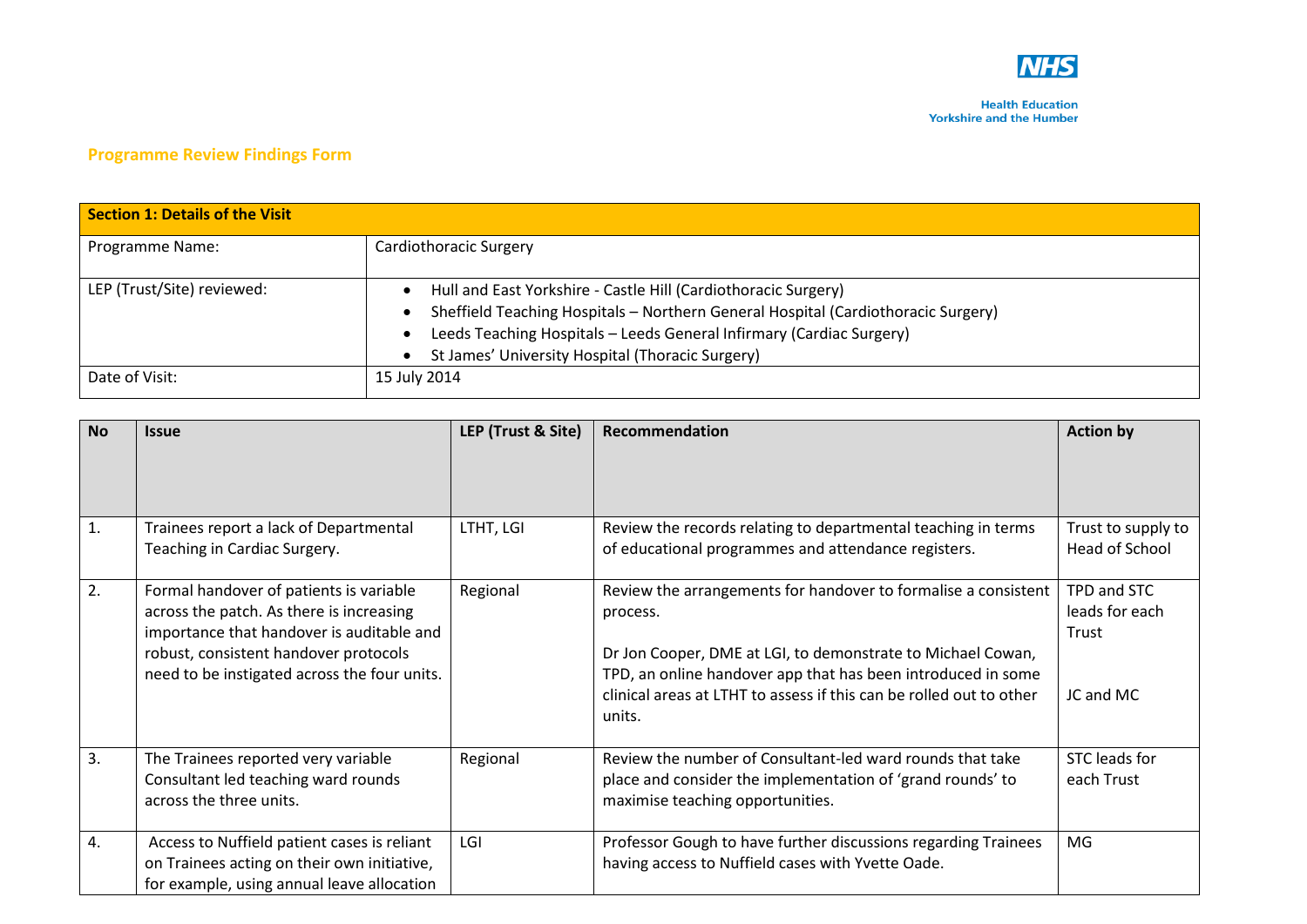|    | to see patients at the unit. It was<br>recognised that the Clinical Fellows are<br>regularly accessing these opportunities.                                                                                                                                                                                      |          |                                                                                                                                                                                                                                                                                                                                                                                                                                                                                                                                                                                                                                                                                                                                                                                                                           |                                   |
|----|------------------------------------------------------------------------------------------------------------------------------------------------------------------------------------------------------------------------------------------------------------------------------------------------------------------|----------|---------------------------------------------------------------------------------------------------------------------------------------------------------------------------------------------------------------------------------------------------------------------------------------------------------------------------------------------------------------------------------------------------------------------------------------------------------------------------------------------------------------------------------------------------------------------------------------------------------------------------------------------------------------------------------------------------------------------------------------------------------------------------------------------------------------------------|-----------------------------------|
| 5. | Access to operative training provided by<br>Consultants is very variable. Trainees also<br>reported that some trainers are more<br>appropriate for trainees at specific levels.<br>Examples were provided of trainees<br>feeling they had had a 'wasted year' due<br>to a mismatch of trainee with a supervisor. | Regional | The Trainee representative to liaise with trainee colleagues to<br>compile a matrix of trainers across the four units outlining the<br>teaching strengths for each consultant and link this, where<br>appropriate to the level of trainee. Trainers agreed it would be a<br>positive move for trainees to have direct involvement in their<br>training. The matrix will be discussed at the next STC meeting<br>to supplement existing intelligence. These findings can then be<br>factored into the rotation timetable. The panel and trainers<br>agreed that the STC's decision about the consultant(s) to<br>whom a trainee was allocated should be final and not changed<br>at a local level.<br>It is recommended that an annual MSF takes place to continue<br>the process of taking trainee feedback into account. | Trainee Rep/<br>STC/TPD           |
| 7. | Trainees felt there was too much time<br>spent on ICU, especially for more senior<br>trainees                                                                                                                                                                                                                    | Regional | Audit the amount of time Cardiothoracic trainees spend<br>covering ICU and reduce this to a level commensurate with<br>curricular requirements and training                                                                                                                                                                                                                                                                                                                                                                                                                                                                                                                                                                                                                                                               | TPD & STC leads<br>for each Trust |

| Section 3: Outcome (please detail what action is requested following the review) |     |  |
|----------------------------------------------------------------------------------|-----|--|
| No further action required - no issues identified                                |     |  |
| Monitoring by School                                                             | YES |  |
| Speciality to be included in next round of annual reviews                        |     |  |
| Level 2: Triggered Visit by LETB with externality                                |     |  |
| Level 3: Triggered Visit by LETB including regulator involvements                |     |  |

| Section 4: Decision (To be completed by the Quality Team)                         |  |
|-----------------------------------------------------------------------------------|--|
| The issues identified to be followed up by the School of Surgery in February 2015 |  |